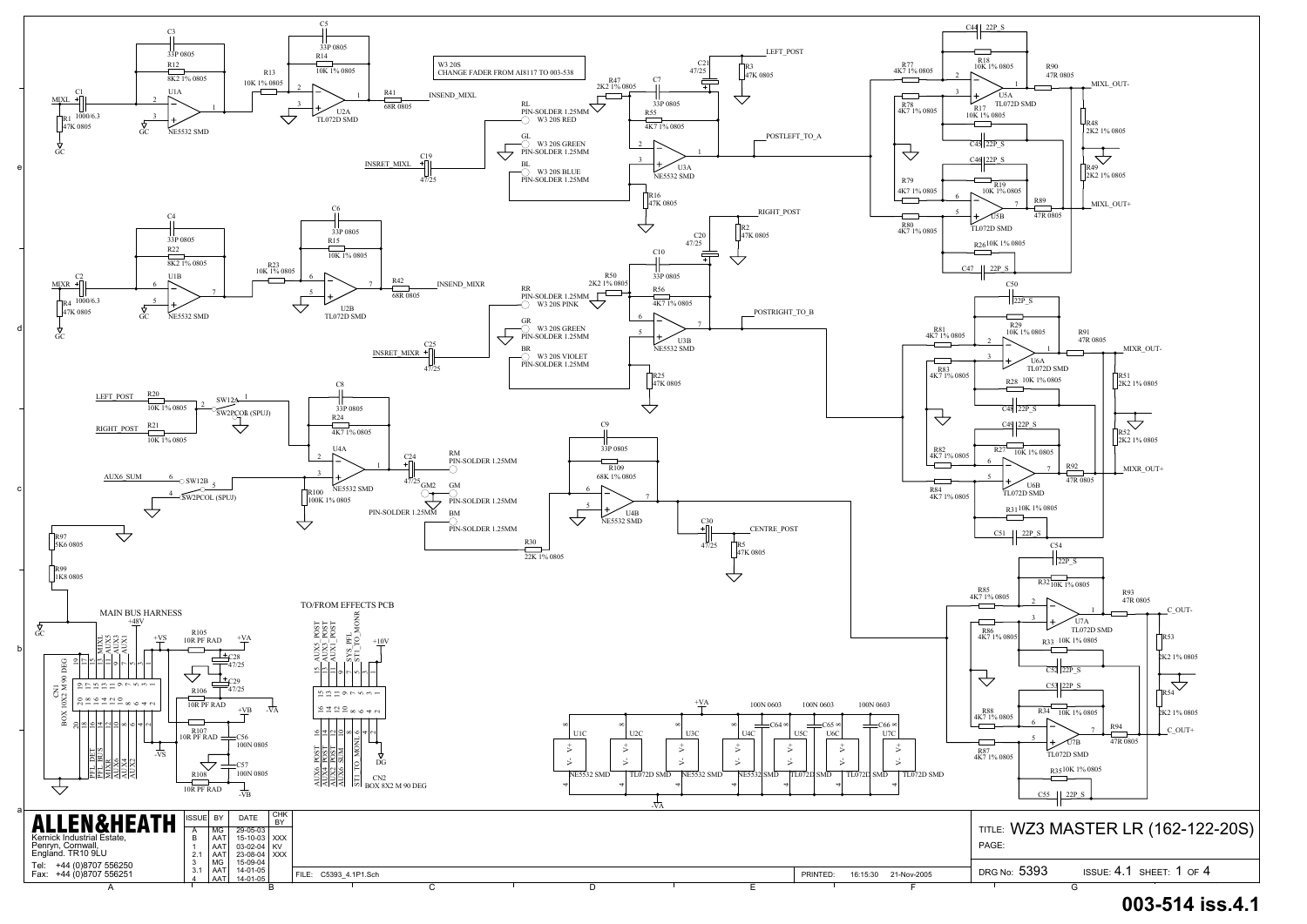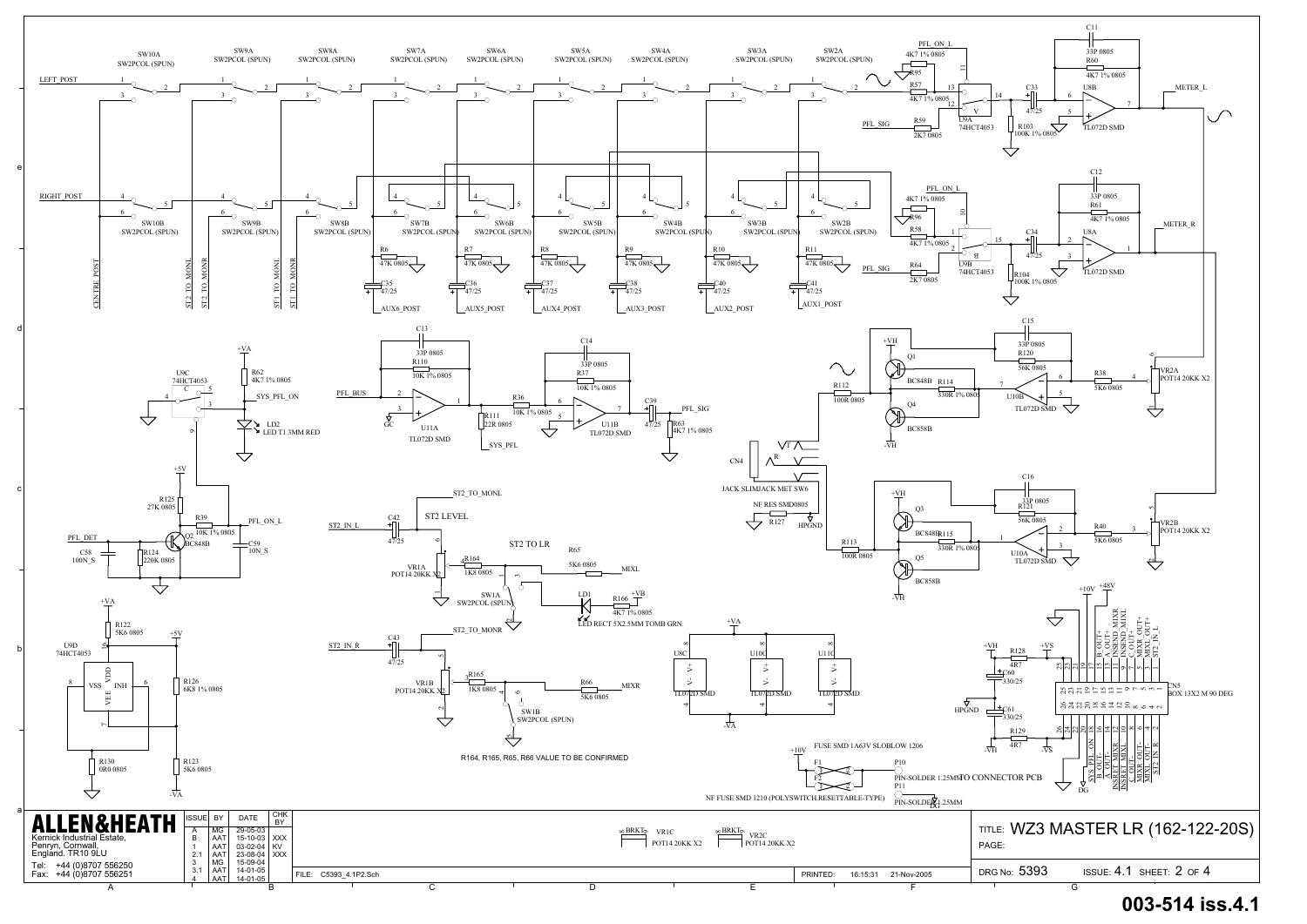

## **003-514 iss.4.1**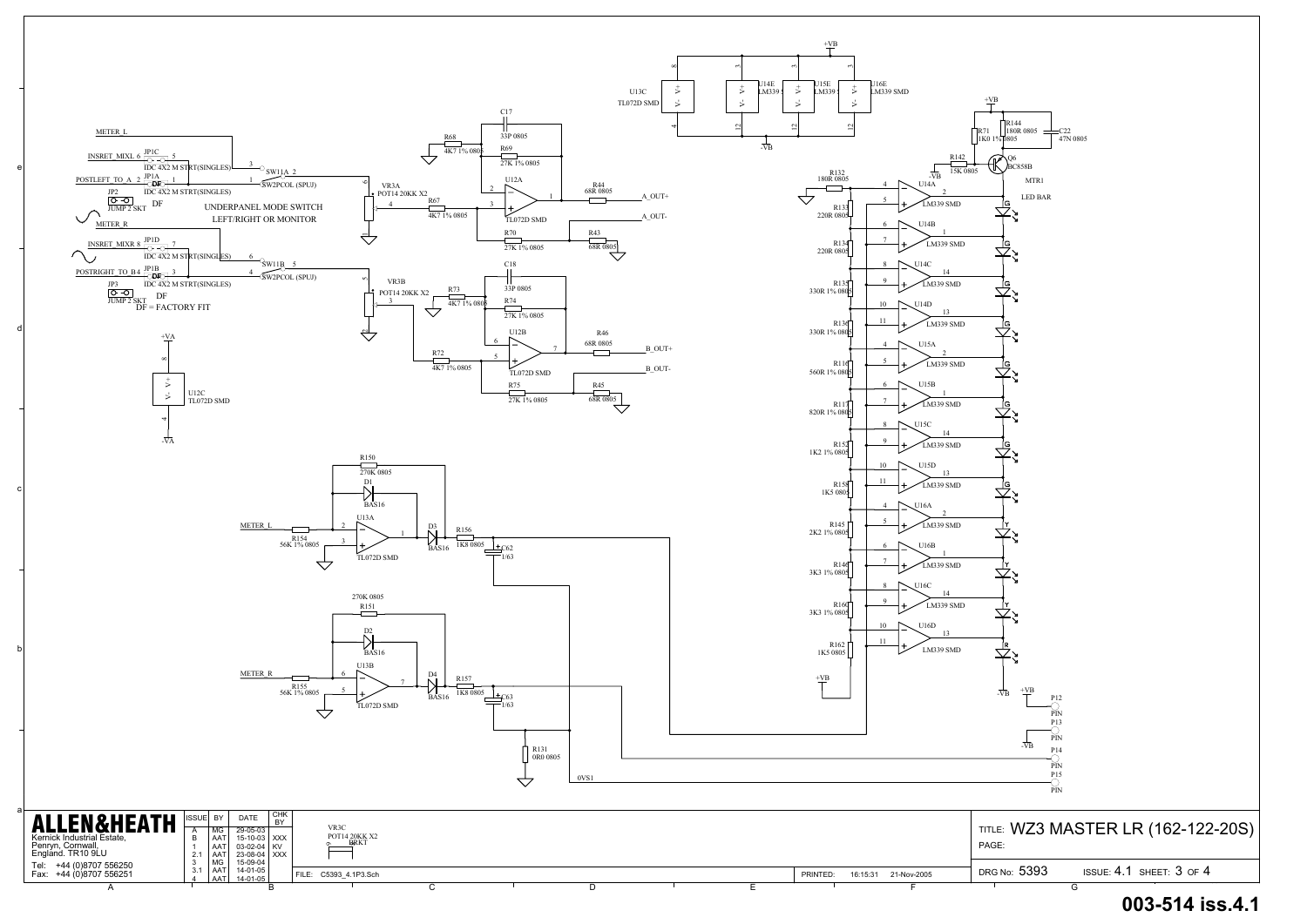| DRG No: 5393 |  | ISSUE: $4.1$ SHEET: $4$ OF $4$ |  |
|--------------|--|--------------------------------|--|
|              |  |                                |  |

a

b

c

d

e



## **003-514 iss.4.1**

FID1

FIDUCIAL FID2

FIDUCIAL FID3 FIDUCIAL